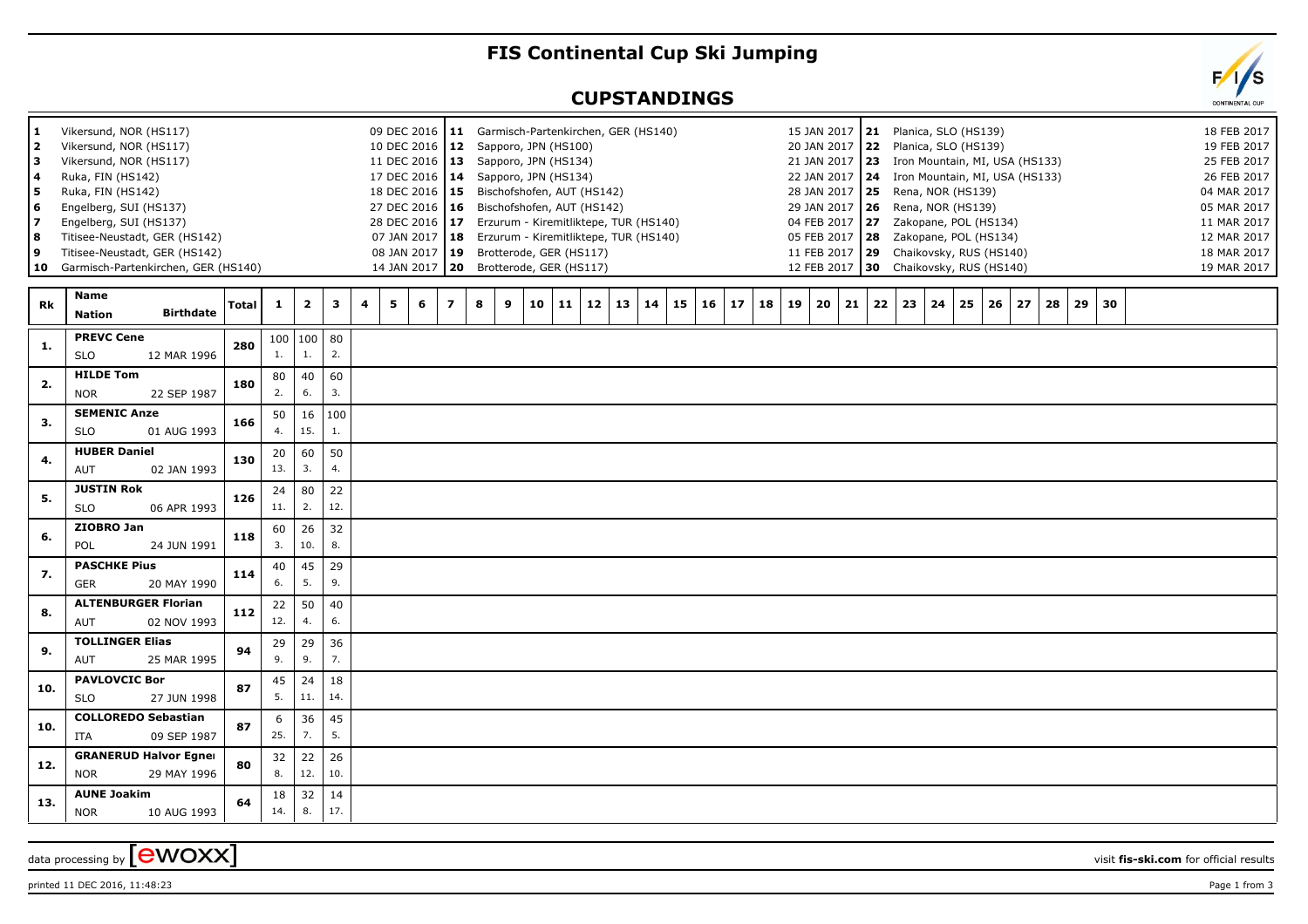| Rk  | Name<br><b>Birthdate</b><br><b>Nation</b>          | Total                   | $\mathbf{1}$        | $\overline{\mathbf{2}}$ | $\mathbf{3}$   | 4 | 5 | 6 | $\overline{\mathbf{z}}$ | 8 | 9 | 10 | 11 | $12$ | 13 | 14 | 15 | 16 | 17 | 18 | 19 | 20 | 21 | 22 | 23 | 24 | 25 | 26 | 27 | 28 | 29 | 30 |  |  |  |
|-----|----------------------------------------------------|-------------------------|---------------------|-------------------------|----------------|---|---|---|-------------------------|---|---|----|----|------|----|----|----|----|----|----|----|----|----|----|----|----|----|----|----|----|----|----|--|--|--|
|     |                                                    |                         |                     |                         |                |   |   |   |                         |   |   |    |    |      |    |    |    |    |    |    |    |    |    |    |    |    |    |    |    |    |    |    |  |  |  |
| 14. | <b>POGRAJC Andraz</b><br>26 SEP 1991<br><b>SLO</b> | 58                      | $16 \mid 18$<br>15. | $\vert$ 14.             | 24<br>11.      |   |   |   |                         |   |   |    |    |      |    |    |    |    |    |    |    |    |    |    |    |    |    |    |    |    |    |    |  |  |  |
|     | <b>BUSKUM Andreas Graner</b>                       |                         | $15 \mid 15$        |                         | 20             |   |   |   |                         |   |   |    |    |      |    |    |    |    |    |    |    |    |    |    |    |    |    |    |    |    |    |    |  |  |  |
| 15. | 05 JUN 1996<br><b>NOR</b>                          | 50                      | 16.                 | 16.                     | 13.            |   |   |   |                         |   |   |    |    |      |    |    |    |    |    |    |    |    |    |    |    |    |    |    |    |    |    |    |  |  |  |
|     | <b>HOFFMANN Felix</b>                              |                         | 26                  | 8                       | 16             |   |   |   |                         |   |   |    |    |      |    |    |    |    |    |    |    |    |    |    |    |    |    |    |    |    |    |    |  |  |  |
| 15. | <b>GER</b><br>14 OCT 1997                          | 50                      | $10.$ 23.           |                         | 15.            |   |   |   |                         |   |   |    |    |      |    |    |    |    |    |    |    |    |    |    |    |    |    |    |    |    |    |    |  |  |  |
| 17. | <b>REISENAUER Janni</b>                            | 38                      | 36                  | $\overline{2}$          |                |   |   |   |                         |   |   |    |    |      |    |    |    |    |    |    |    |    |    |    |    |    |    |    |    |    |    |    |  |  |  |
|     | 07 NOV 1997<br>AUT                                 |                         | 7.                  | 29.                     |                |   |   |   |                         |   |   |    |    |      |    |    |    |    |    |    |    |    |    |    |    |    |    |    |    |    |    |    |  |  |  |
| 18. | <b>SOEBERG Sigurd Nymoel</b>                       | 35                      |                     | 22                      | 13             |   |   |   |                         |   |   |    |    |      |    |    |    |    |    |    |    |    |    |    |    |    |    |    |    |    |    |    |  |  |  |
|     | 31 AUG 1994<br><b>NOR</b>                          |                         |                     | 12.                     | 18.            |   |   |   |                         |   |   |    |    |      |    |    |    |    |    |    |    |    |    |    |    |    |    |    |    |    |    |    |  |  |  |
| 19. | <b>BRESADOLA Davide</b>                            | 32                      | 8                   | 13                      | $11\,$         |   |   |   |                         |   |   |    |    |      |    |    |    |    |    |    |    |    |    |    |    |    |    |    |    |    |    |    |  |  |  |
|     | 10 SEP 1988<br>ITA                                 |                         | 23.                 | 18.                     | 20.            |   |   |   |                         |   |   |    |    |      |    |    |    |    |    |    |    |    |    |    |    |    |    |    |    |    |    |    |  |  |  |
| 20. | <b>WOHLGENANNT Ulrich</b>                          | 26                      |                     | $15 \mid 11$            |                |   |   |   |                         |   |   |    |    |      |    |    |    |    |    |    |    |    |    |    |    |    |    |    |    |    |    |    |  |  |  |
|     | AUT<br>01 AUG 1994                                 |                         | 16.                 | 20.                     |                |   |   |   |                         |   |   |    |    |      |    |    |    |    |    |    |    |    |    |    |    |    |    |    |    |    |    |    |  |  |  |
| 21. | <b>HUBER Stefan</b>                                | 24                      | $12 \mid 12$<br>19. | 19.                     |                |   |   |   |                         |   |   |    |    |      |    |    |    |    |    |    |    |    |    |    |    |    |    |    |    |    |    |    |  |  |  |
|     | AUT<br>08 MAR 1994                                 |                         |                     |                         |                |   |   |   |                         |   |   |    |    |      |    |    |    |    |    |    |    |    |    |    |    |    |    |    |    |    |    |    |  |  |  |
| 22. | <b>POLASEK Viktor</b><br>CZE<br>18 JUL 1997        | ${\bf 22}$              |                     | 14<br>17.               | 8<br>23.       |   |   |   |                         |   |   |    |    |      |    |    |    |    |    |    |    |    |    |    |    |    |    |    |    |    |    |    |  |  |  |
|     | <b>BIELA Stanislaw</b>                             |                         | 10                  | 10                      |                |   |   |   |                         |   |   |    |    |      |    |    |    |    |    |    |    |    |    |    |    |    |    |    |    |    |    |    |  |  |  |
| 23. | POL<br>02 APR 1994                                 | 20                      | $21.$ 21.           |                         |                |   |   |   |                         |   |   |    |    |      |    |    |    |    |    |    |    |    |    |    |    |    |    |    |    |    |    |    |  |  |  |
|     | <b>SCHMID Constantin</b>                           | 19                      | 10                  |                         | 9              |   |   |   |                         |   |   |    |    |      |    |    |    |    |    |    |    |    |    |    |    |    |    |    |    |    |    |    |  |  |  |
| 24. | <b>GER</b><br>27 NOV 1999                          |                         | 21.                 |                         | 22.            |   |   |   |                         |   |   |    |    |      |    |    |    |    |    |    |    |    |    |    |    |    |    |    |    |    |    |    |  |  |  |
|     | <b>KOZISEK Cestmir</b>                             | 19                      | 13                  |                         | 6              |   |   |   |                         |   |   |    |    |      |    |    |    |    |    |    |    |    |    |    |    |    |    |    |    |    |    |    |  |  |  |
| 24. | CZE<br>09 NOV 1991                                 |                         | 18.                 |                         | 25.            |   |   |   |                         |   |   |    |    |      |    |    |    |    |    |    |    |    |    |    |    |    |    |    |    |    |    |    |  |  |  |
| 26. | <b>SCHULER Andreas</b>                             | 17                      | $\overline{7}$      |                         | 10             |   |   |   |                         |   |   |    |    |      |    |    |    |    |    |    |    |    |    |    |    |    |    |    |    |    |    |    |  |  |  |
|     | 30 DEC 1995<br>SUI                                 |                         | 24.                 |                         | 21.            |   |   |   |                         |   |   |    |    |      |    |    |    |    |    |    |    |    |    |    |    |    |    |    |    |    |    |    |  |  |  |
| 27. | <b>BIEGUN Krzysztof</b>                            | 16                      | 11                  | 5                       |                |   |   |   |                         |   |   |    |    |      |    |    |    |    |    |    |    |    |    |    |    |    |    |    |    |    |    |    |  |  |  |
|     | 21 MAY 1994<br>POL                                 |                         | 20.                 | 26.                     |                |   |   |   |                         |   |   |    |    |      |    |    |    |    |    |    |    |    |    |    |    |    |    |    |    |    |    |    |  |  |  |
| 28. | <b>WOLNY Jakub</b>                                 | 15                      | 3                   | $\overline{7}$          | 5              |   |   |   |                         |   |   |    |    |      |    |    |    |    |    |    |    |    |    |    |    |    |    |    |    |    |    |    |  |  |  |
|     | POL<br>15 MAY 1995                                 |                         | 28.                 | $\vert$ 24.             | 26.            |   |   |   |                         |   |   |    |    |      |    |    |    |    |    |    |    |    |    |    |    |    |    |    |    |    |    |    |  |  |  |
| 28. | <b>KRAUS Marinus</b>                               | 15                      |                     |                         | 15<br>16.      |   |   |   |                         |   |   |    |    |      |    |    |    |    |    |    |    |    |    |    |    |    |    |    |    |    |    |    |  |  |  |
|     | <b>GER</b><br>13 FEB 1991<br><b>ZUPANCIC Miran</b> |                         |                     |                         |                |   |   |   |                         |   |   |    |    |      |    |    |    |    |    |    |    |    |    |    |    |    |    |    |    |    |    |    |  |  |  |
| 30. | <b>SLO</b><br>11 NOV 1989                          | 12                      |                     |                         | 12<br>19.      |   |   |   |                         |   |   |    |    |      |    |    |    |    |    |    |    |    |    |    |    |    |    |    |    |    |    |    |  |  |  |
|     | <b>ASCHENWALD Philipp</b>                          |                         |                     | 10                      |                |   |   |   |                         |   |   |    |    |      |    |    |    |    |    |    |    |    |    |    |    |    |    |    |    |    |    |    |  |  |  |
| 31. | 12 NOV 1995<br>AUT                                 | 10                      |                     | 21.                     |                |   |   |   |                         |   |   |    |    |      |    |    |    |    |    |    |    |    |    |    |    |    |    |    |    |    |    |    |  |  |  |
|     | <b>HAUKEDAL Richard</b>                            |                         |                     |                         | $\overline{7}$ |   |   |   |                         |   |   |    |    |      |    |    |    |    |    |    |    |    |    |    |    |    |    |    |    |    |    |    |  |  |  |
| 32. | <b>NOR</b><br>31 AUG 1996                          | $\overline{\mathbf{z}}$ |                     |                         | 24.            |   |   |   |                         |   |   |    |    |      |    |    |    |    |    |    |    |    |    |    |    |    |    |    |    |    |    |    |  |  |  |

data processing by **CWOXX** visit **fis-ski.com** for official results

printed 11 DEC 2016, 11:48:23 **Page 2** from 3